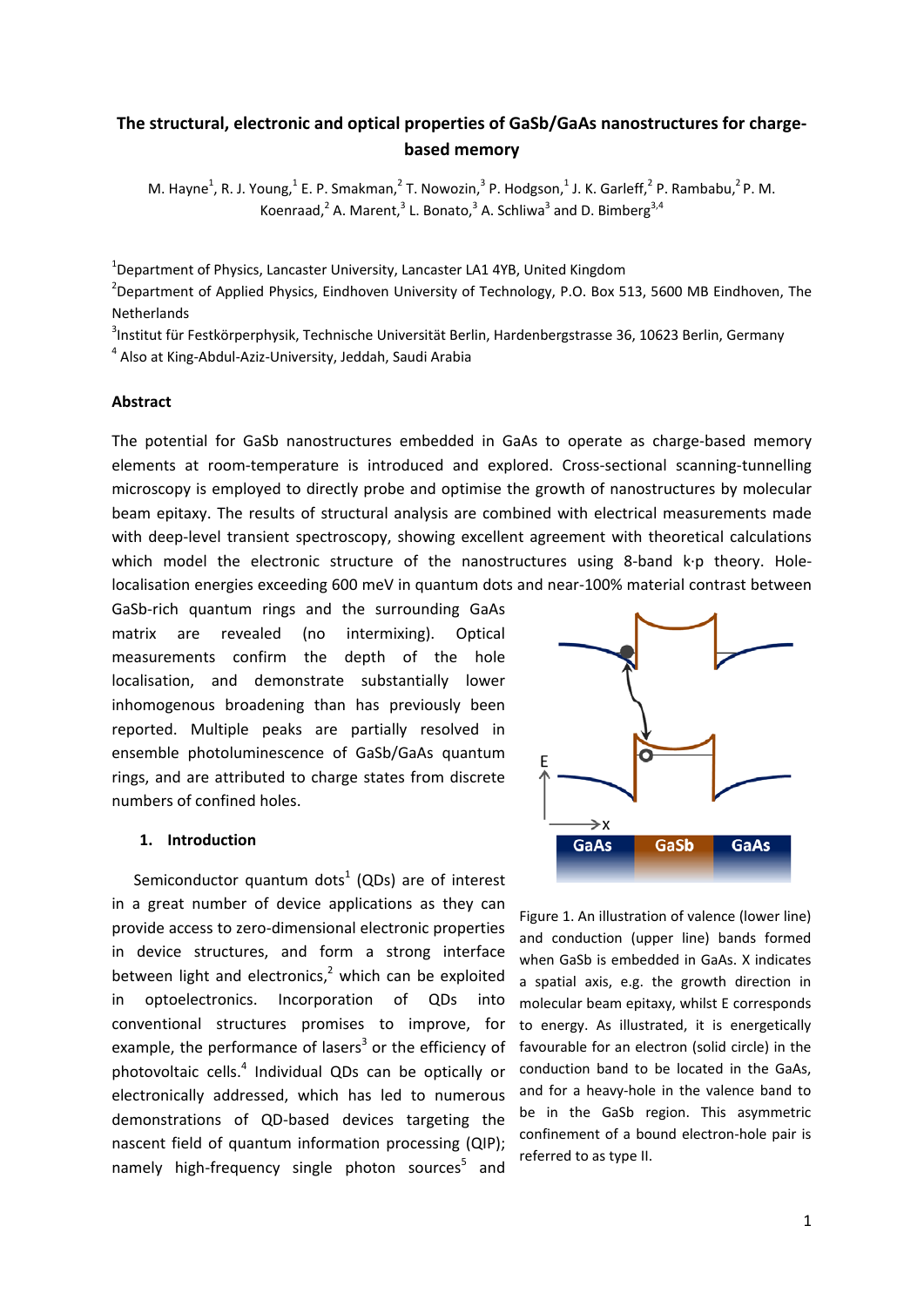detectors, $6$  entangled photon sources<sup>7</sup> and memories. $8$  QDs formed through the creation of GaSb nanostructures in a GaAs matrix have some unique and appealing properties that have yet to be fully exploited. This system has a type‐II band alignment, as illustrated in Figure 1, providing strong spatial confinement for holes, and only binding electrons via the Coulomb interaction:<sup>9</sup> this contrasts with type‐I systems which confine both electrons and holes. Note that there is no intrinsic advantage per se to type-II confinement (memories are unipolar devices), it is just that the difference in (unstrained) band gaps between GaAs and GaSb is taken up entirely by the valence band, so that the large hole localisation energy makes this system particularly interesting for room-temperature charge-based memories.<sup>10,11</sup>

In this review we report on progress in targeting applications of GaSb/GaAs nanostructures in charge‐based memories. Section 2 briefly reviews conventional data storage technologies, while section 3 introduces the concept of QD memories. In section 4 we describe the molecular beam epitaxy (MBE) growth procedure used in this work. In section 5, cross-sectional scanning tunnelling microscopy (X‐STM) is used to study the structures at the atomic level, and with it the growth procedure is refined. Section 6 discusses electronic measurements to quantify the degree of confinement of holes. Section 7 presents the results of optical measurements, demonstrating single‐ carrier charging and confirming the localisation energies measured electronically. In section 8 a 3D implementation of the 8‐band k∙p envelope function theory is combined with structural information from section 5 to assess the influence of morphology on confinement. In section 9 we bring all these considerations together, discussing the prospects for GaSb-based QD memories. Finally section 10 concludes.

## **2. Digital data storage**

Digital data is stored using a variety of physical phenomena: magnetically (hard disk drives, tape), optically (CD, DVD, blu‐ray), resistively (phase change memory, memristor) and electronically using charge storage. Often a distinction is drawn between data storage and memory. The former should be non-volatile and cheap, allowing huge amounts of information to be stored safely at low cost, but as a consequence it is invariably slow. On the other hand, a memory is usually fast, but may be neither cheap nor non‐volatile. The Holy Grail of digital data storage is one which combines the best of both worlds, being cheap and non‐volatile, but also fast. Such a memory, sometimes called universal memory or storage class memory is seen as a single technological solution to all data storage scenarios, and would have the additional advantages of removing the need for computers to boot-up as well as using less power: an important factor for mobile devices and of substantial environmental importance. However, despite considerable research into a wide variety of novel memory concepts, such a memory does not yet exist. Phase change memory, in which data is stored as a change in resistance in chalcogenide materials such as GeSb*x*Te*<sup>y</sup>* (also used in optical storage media) is the most promising candidate, but has failed to make a significant impact to date, and is principally seen as a NOR Flash replacement: Si-based charge-storage memory continues to dominate. There are four main forms of Si‐based memories, dynamic random access memory (DRAM), static RAM (SRAM), NOR Flash and NAND Flash. SRAM and NOR Flash are niche products. SRAM provides very fast but power-hungry and expensive random access, while NOR Flash can be thought of as a poor imitation of universal memory, providing non‐volatile single bit access, but slow. It has been used extensively in mobile phones, but is now being replaced by DRAM plus NAND Flash. Traditional memory is therefore completely dominated by DRAM and NAND Flash, each performing very different and complementary functions. DRAM is the main RAM memory used in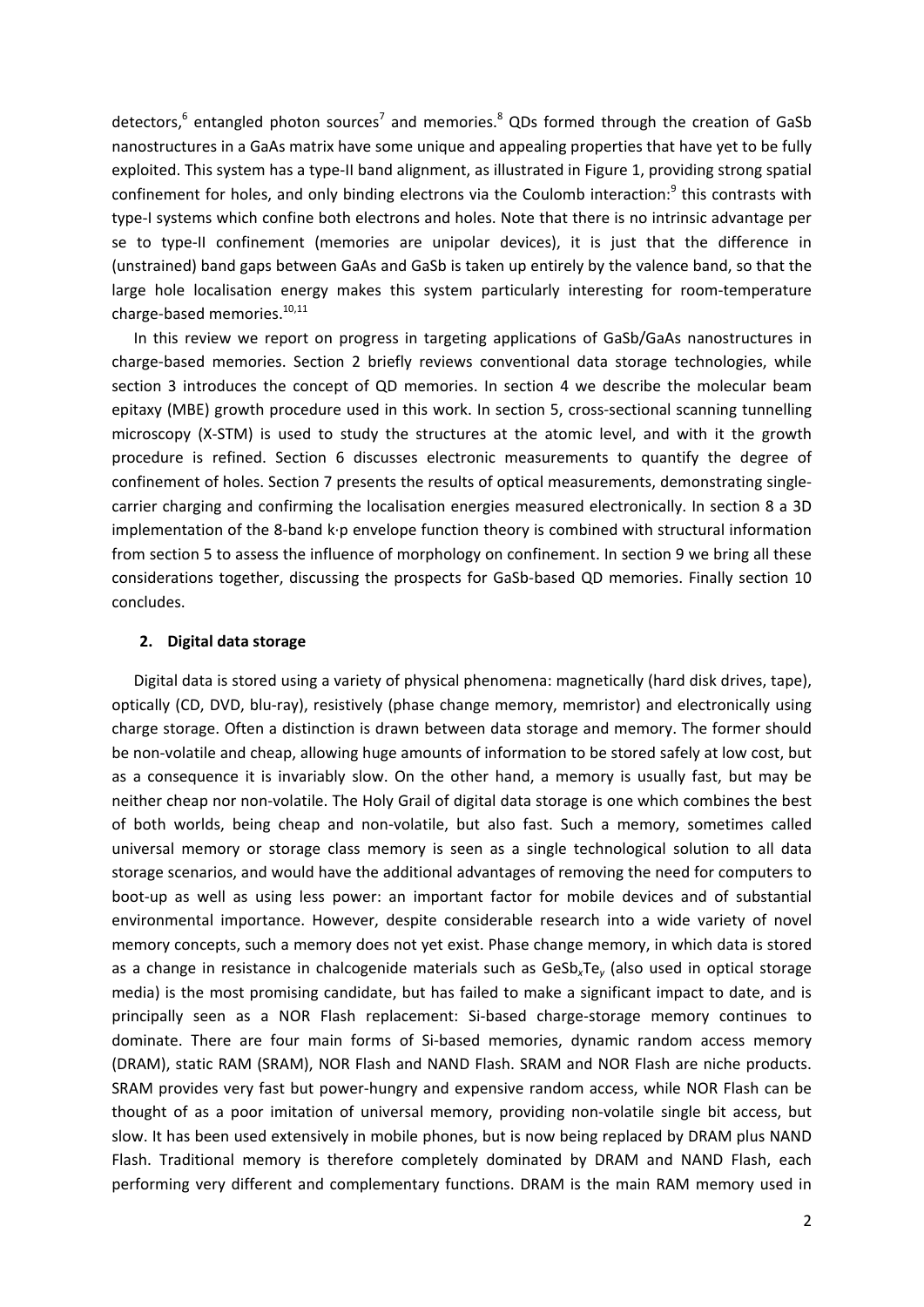

Figure 2. Schematic illustration of charge storage in (a) Flash and (b),(c) QD memory. In Flash charge is stored in a poly-silicon floating gate which is isolated from the channel by high  $SiO<sub>2</sub>$  barriers that must be overcome to write or erase the data. This is a slow process and eventually damages the device. In QD memory charge is captured in a potential well, which is an intrinsically fast process. Erase will still be slow, but unlike write, erase does not have to be done on demand. A second advantage of QD memory is that it is easy to tune the height of the barrier, so that different classes of memory can be made using the same basic design. Hence (b) is a non-volatile memory with fast write speed, which we call high-speed data storage (HSDS), while (c) is a semi-volatile RAM (SV‐RAM) with improved refresh compared with DRAM and non‐destructive read.

electronic devices, and provides fast (10 ns) single bit access (i.e. random access). Charge is stored capacitively, which means that it leaks away, so DRAM has to be refreshed approximately every 64 ms. A significant disadvantage of DRAM is that it has destructive read. NAND Flash, commonly just called Flash, is a remarkable story. Evolved from electrically‐erasable programmable read‐only memory (EEPROM), it has become the technology driver in electronics, taking over from DRAM in the 90 nm generation in 2003. Increases in bit density in NAND Flash are nothing less than extraordinary, and have been principally driven by physical scaling (traditional Moore's law), but recent advances have been as much to do with increasing the number of bits per cell. A state-of-theart chip with features at 19 or 22 nm will have 3 bits per cell, with each level represented by as few as 15 electrons. According to the International Technology Roadmap for Semiconductors, physical scaling of Flash, as characterised by the half‐pitch size, will decrease at a slower pace than needed to satisfy Moore's Law until 2022, when it will grind to a halt at 8 nm, $^{12}$  making research into modified or replacement technology an extremely active area of research. However, all contenders have so far not been able to compete with the low cost per bit (bit density) achieved by Flash, with current hopes pinned on a 3D version being implemented by a so-called bit-cost scalable (BiCS) process.

Flash is a modified field‐effect transistor: charge is stored in a floating gate which alters the conductivity of the channel between source and drain. Despite its name Flash is intrinsically slow. To write or erase data requires pushing charge through the  $SiO<sub>2</sub>$  barrier separating the floating gate from the channel [Fig. 2(a)], which also gradually damages the device, giving Flash low endurance. The architecture of a Flash chip also makes single bit access (read, write or erase) very slow, i.e. it is not a RAM. However, this is not important for data storage, which is designed to give access to large amounts of data by accessing pages of data in parallel. This means that although Flash is thought of as memory, it is actually a data storage technology that performs faster than, for example, hard disk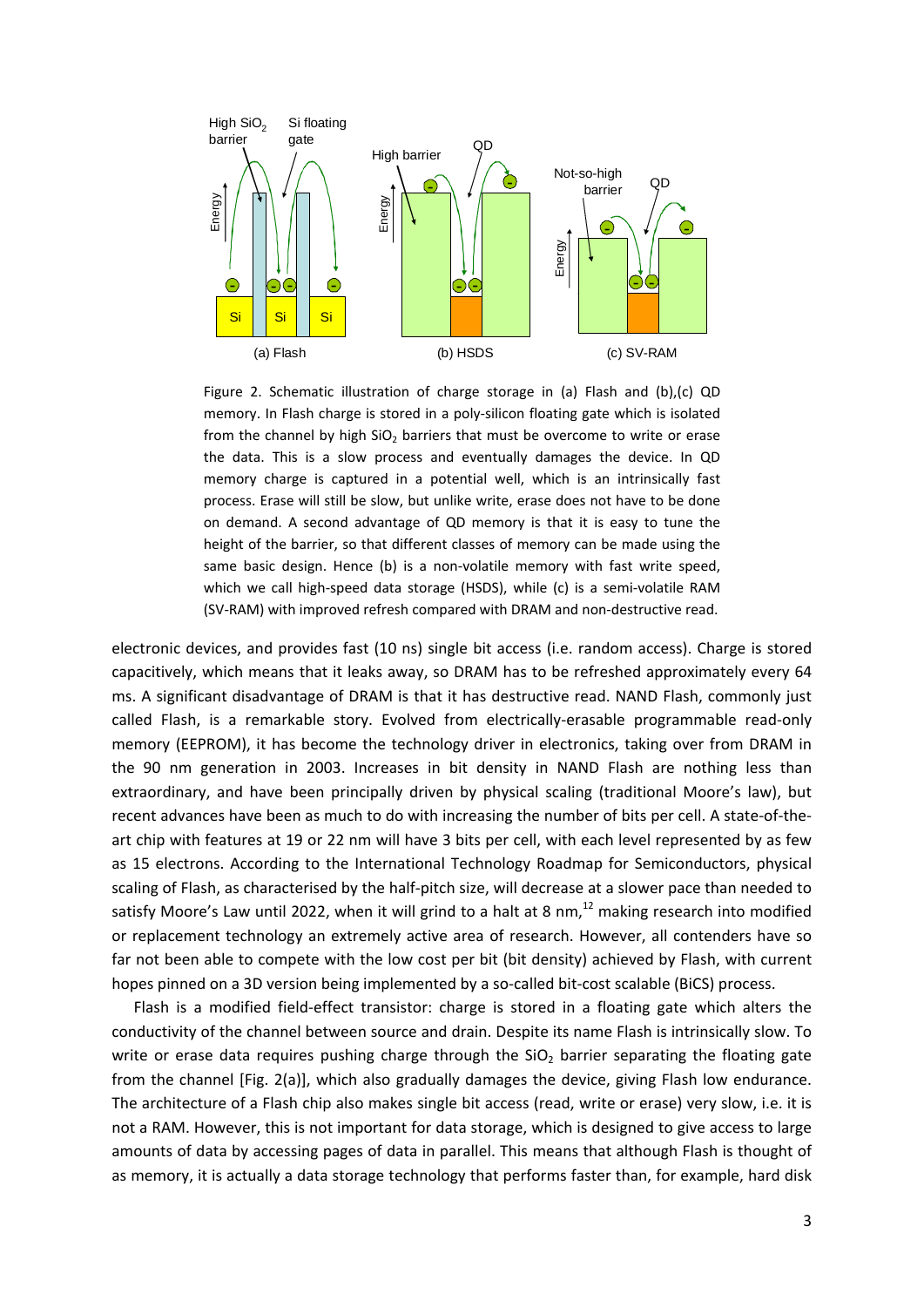drives, but at higher cost per bit. This also illustrates an important observation regarding a truly universal memory; the concept is a bit of a myth. RAM requires single bit access so will always have a more complex and expensive architecture than is needed for data storage. Hence, both memory (RAM) and data



Figure 3. QD-memory device concept. Holes are trapped as a result of a large band‐offset between semiconductor materials. The effective size of the barrier may be tuned by the application of a voltage. Readout is via the conductance of a channel that is in close proximity to the charge storage area.

storage will always be required, but this does not exclude them being implemented using the same core information‐storage technology.

# **3. Quantum dot memory**

One potential contender as a new core technology for charge‐based storage of information is quantum dot (QD) memory. QD memory, as conceived in the group of D. Bimberg at TU Berlin, involves the storage of charge in a QD, with readout by a channel which is placed in close proximity. The structure is therefore reminiscent of Flash: the QD plays the role of the floating gate, and is charged and discharged via the channel by applying a voltage to the (control) gate (Fig. 3). QD memory has a number of potential advantages over Flash, some of which are illustrated in Fig. 2. In the first instance, writing to the device involves capture of the charge in the potential well formed by the QD [Fig. 2(b)], which is an intrinsically fast process (a few ps).<sup>13,14</sup> Indeed low-temperature write times of 6 ns for QD memory have already been reported.<sup>15</sup> Erase will still be slow, but unlike write,

erase does not have to be done on demand as long as it is recorded which data is redundant (the same system is used in hard disk drives). Carrier capture in QD memory should also result in improved endurance, and better reliability, as should the use of the atomically‐perfect interfaces that are readily achievable in III‐V heterojunctions. This is in stark contrast with  $Si/SiO<sub>2</sub>$  which is intrinsically peppered with defects and dangling bonds. Considering that a single bit may be represented by just 15 electrons, this is a significant point. In addition, the enormous flexibility offered by band engineering in III‐Vs that is simply not available in  $Si/SiO<sub>2</sub>$  means that it is also possible to generate a RAM using the same Flash‐like cell structure (but different architecture). RAM requires that read, write



Figure 4. Room-temperature hole storage in QDs. The green dots are values reported in Ref 11. The blue dot (labelled QD2D) is the value for pure GaSb/GaAs QDs determined in the European QD2D project and reported here. The red dot placed at a storage time of about 20 years is a revised projected value for GaSb QDs with AlAs barriers based on the QD2D data point. The solid line has a slope which gives an order of magnitude increase in storage time for each 50 meV of additional localisation energy.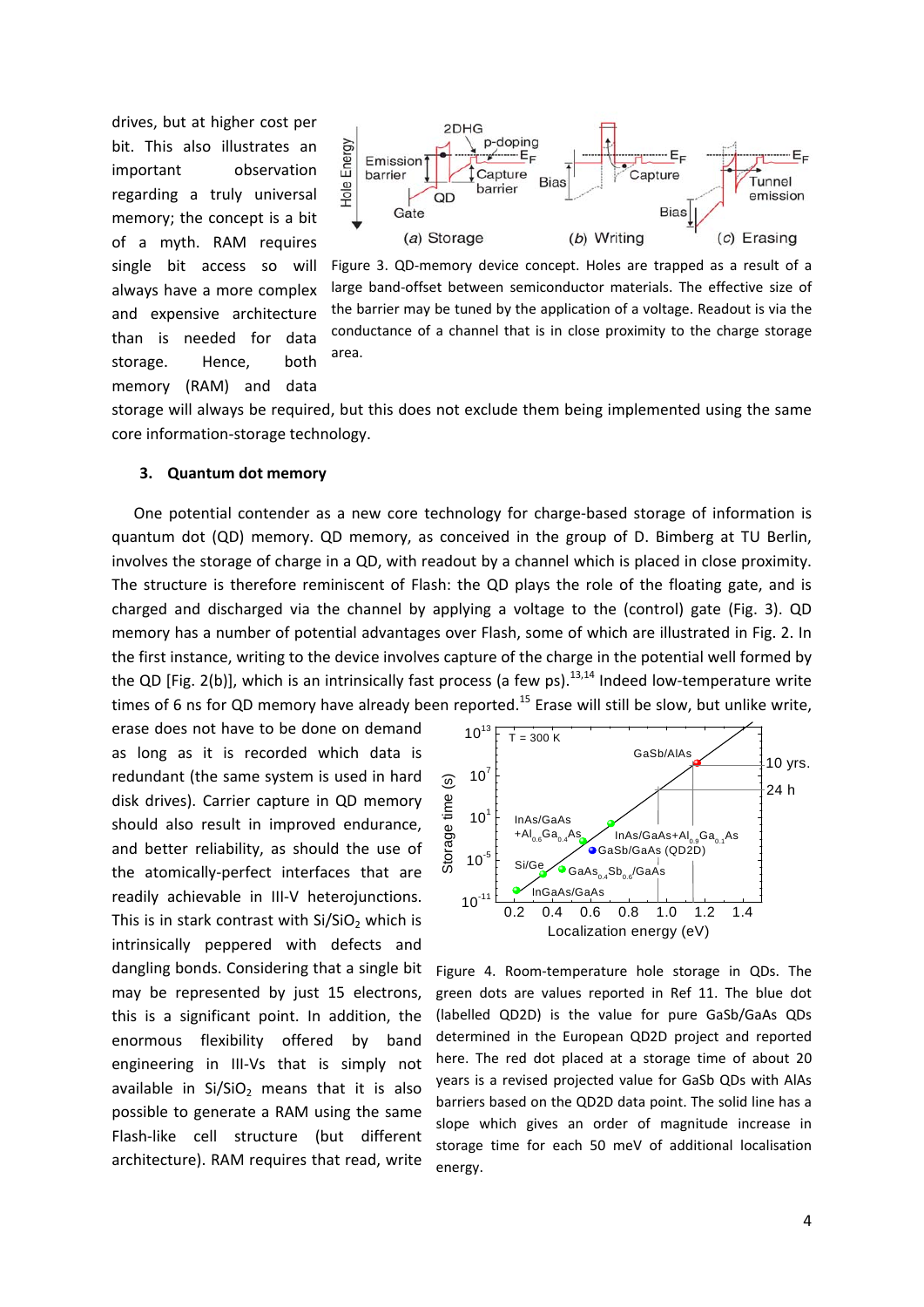and erase are all performed fast at single-bit level, which means that non-volatility must be compromised to allow fast erase, resulting in a semi‐volatile RAM (SV‐RAM) [Fig. 2(c)]. Such a device would also have the considerable advantage of non‐destructive read.

The most fundamental requirement for a III-V based QD memory is that the (room-temperature) charge storage time in the QD should be long enough to make the device viable, with 'long enough' being dependent on the target memory. Hence to compete with DRAM a data storage time better than the refresh time of 64 ms is required, whereas for non-volatile memory it is 10 years. Note that these figures refer to a chip, not to individual bits, so for statistical reasons a 1 Mb chip requires storage times at bit level that are approximately 1000× longer, taking into account some statistical loss which can be compensated for by standard error correction techniques. Thus for RAM we need single bit storage times of about a minute, and for non-volatile memory single bits should have a (projected) charge storage time of around 10 millennia. Figure 4 shows room-temperature hole storage times for a variety of different III-V QD systems as a function of localisation energy, which is the difference in energy between the QD ground state and the top of the barrier (activation energy). Note that storage of holes rather than electrons has the advantage that their large effective mass increases the density of states, allowing more charge to be stored in given dot. The fundamental building block of the QD telecoms laser, InAs/GaAs, is in the very bottom left-hand corner of the figure, with a carrier retention time of about 1 ns. Substantial gains (9 orders of magnitude) were made by adding Al barriers to the InAs/GaAs system, taking the storage time up to the present record value of 1.6 s.<sup>16</sup> This apparently extraordinary increase in room-temperature storage time is simply the direct result of the fact that it is exponentially dependent on the localisation energy (thermal activation process). This has been borne out by experimental studies of three different materials systems (InAs/Al*x*Ga1‐*x*As, Si/Ge and GaAs*x*Sb1‐*x*/GaAs), as shown in Fig. 4. It should be noted, however, that the storage time refers to a single carrier in the ground state per QD in the ensemble (maximum localisation energy). For a working memory with *N* charges per cell, the quantisation energy and the capacitive charging energy need to be taken into account.

Most promising are type-II systems where the band alignment is such that the difference in band gap between the materials is taken up entirely by either the conduction or valence band, thereby maximising it in a unipolar device, such as a charge‐storage memory. In particular, GaSb/GaAs, which is a hole‐confining type‐II system, has attracted considerable attention. Despite the fact that the band gap of GaSb is twice that of InAs, the type‐II band alignment of GaSb/GaAs leads to substantial improvement in localisation energy over InAs/GaAs. Early results with GaSb<sub>0.6</sub>As<sub>0.4</sub> QDs<sup>16</sup> gave a factor-of-500 improvement (0.5 µs) over InAs/GaAs,<sup>17</sup> while an extraordinary storage time of 10<sup>6</sup> years was previously predicted for pure GaSb QDs in AlAs.<sup>16</sup> which would be more than sufficient for a non-volatile memory. The main objective of the work reported here was a thorough investigation of the growth, morphological, optical and charge storage properties of self‐assembled GaSb/GaAs nanostructures in order to determine their suitability for charge-based memory.

# **4. Growth by molecular beam epitaxy**

Numerous samples were grown by MBE, primarily consisting of a GaAs matrix containing GaSb nanostructures. The basic growth procedure followed to achieve high-quality growth of these structures is detailed in this section, and this is then built upon to realise various different structures in sections 5 to 8. The commonly-used Stranski-Krastanow growth mode is employed for nanostructure formation, but for GaSb on GaAs the lattice mismatch is 7.8% and the strain energy of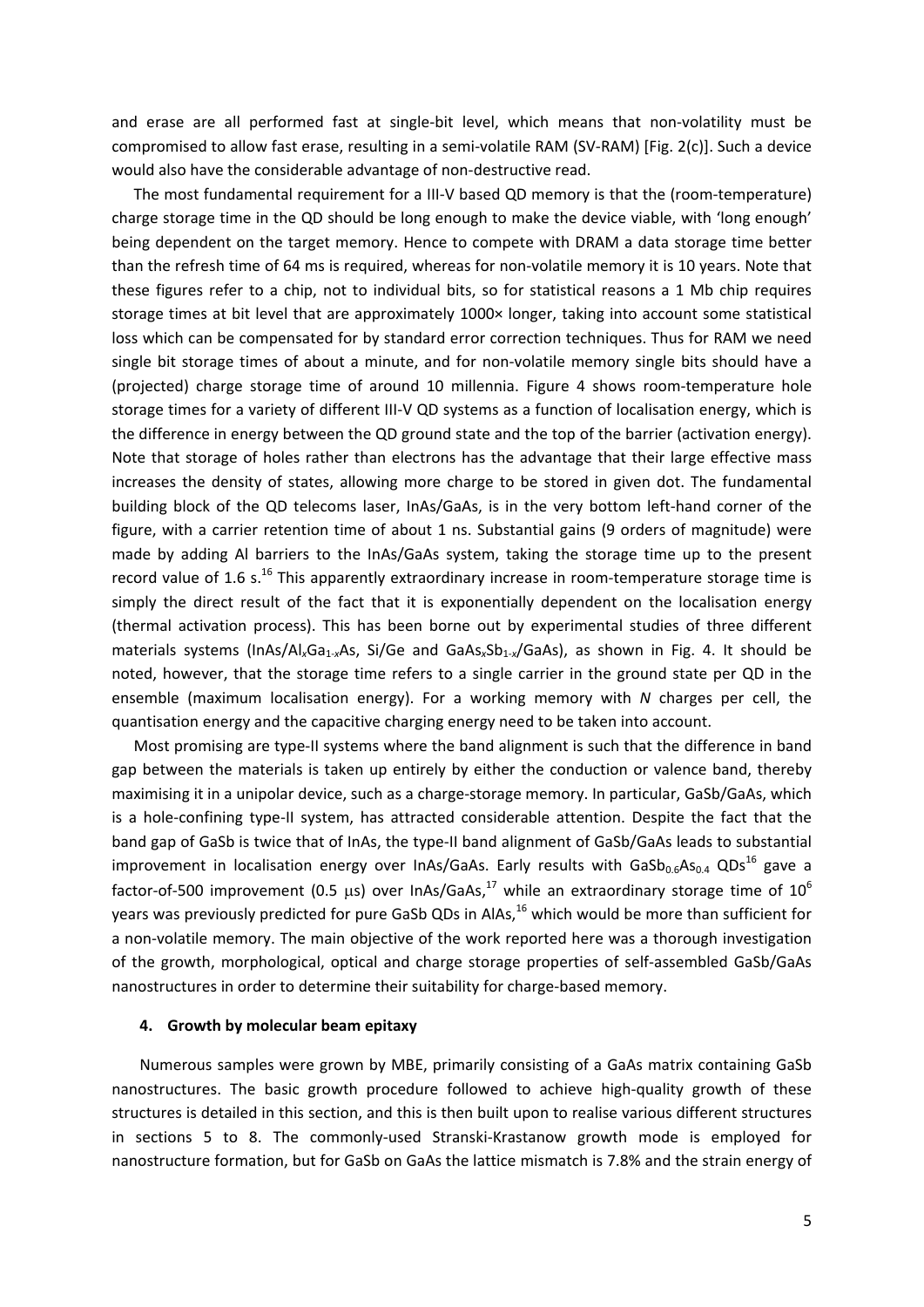

Figure 5. (Right) The molecular beam epitaxy growth procedure followed to form GaSb nanostructures embedded in GaAs. (Left) A false-colour X-STM image illustrating a cut through a pair of quantum rings. The influence of the thickness of the cold cap (W2), and the hot cap temperature (T3) on the morphology of the resulting nanostructures was investigated. The majority of samples contained nanostructures and for these 2.1 MLs of GaSb (L1) were deposited. Some deep-level transient spectroscopy samples containing just a GaSb wetting layer (0.9 MLs of GaSb) were also grown as a control.

an Ga-Sb pair is 1.87 eV; both of these are larger than in the more common InAs/GaAs dot system (7.2% mismatched and 1.40 eV for an In‐As pair respectively).

Previous work has demonstrated that MBE growth of self‐organised GaSb nanostructures embedded in GaAs tends to result in the formation of quantum rings (QRs), rather than dots.<sup>18</sup> An example of a cross-section through such ring structures is shown on the left-hand side of Figure 5. The final capping (or annealing) temperature has been thought to influence the ratio of major/minor axes of the rings that form<sup>19</sup> (ring formation will be investigated in more detail in section 5). The primary growth procedure followed in this study comprises a layer of GaSb nanostructures formed by the routine illustrated on the right of Figure 5. A GaAs buffer is first grown at high temperature (580°C) on a [001] oriented substrate, followed by the GaSb layer, in which 2.1 monolayers (ML) of GaSb were deposited at a pyrometer‐measured temperature of 490°C, with a growth rate of 0.3 MLs<sup>-1</sup> and a V/III ratio of between 5 and 10. This layer was 'cold' capped<sup>20</sup> with a 4 - 16 nm layer of GaAs at 430°C prior to growing the remaining 'hot' cap at 1 MLs<sup>-1</sup> at a temperature of 480 - 580°C. The resulting areal number density of nanostructures is ~5 x  $10^{10}$  cm<sup>-2</sup>.

## **5. Structural properties**

The influence of two growth parameters on the morphology of the GaSb nanostructures was probed by growing a series of samples, each of which contained a number of GaSb layers grown under different conditions. The width, W2, of the cold cap (L2 in Figure 5) was varied from 4 nm to 16 nm, and the temperature, T3, of the GaAs hot cap (L3 in Figure 5) was varied from 480°C to 580°C. X‐STM was employed to probe the resulting nanostructures. All X‐STM measurements were performed in an Omicron STM1 with a TS‐2 scanner, under ultra‐high vacuum conditions (pressure ~6 x 10<sup>-11</sup> mbar) at room temperature. Electrochemically-etched tungsten tips were used. The STM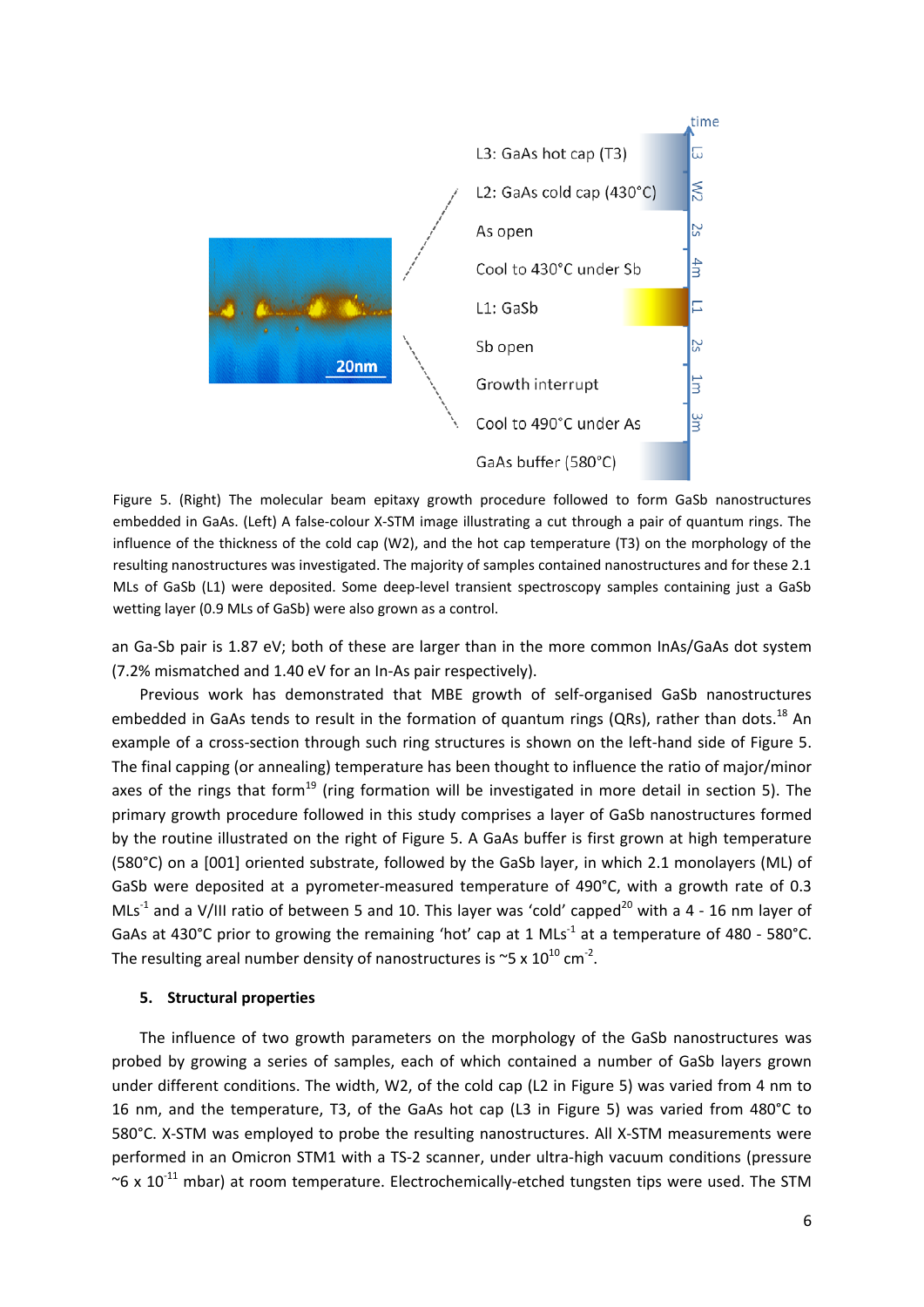

Figure 6. (Left and centre). X‐STM images illustrating three different categories of GaSb‐rich nanostructures that are found in our studies, each square section has lateral dimensions of 25 by 25 nm. (a) and (b) report statistics of the type of nanostructures that form as the growth temperature of L3 (Figure 2) is varied: in (a) it is 480 to 530°C, and in (b) it is 580°C.

was operated in constant current mode to scan in-situ-cleaved cross-sectional (110) surfaces. The applied bias ranged from  $-2.5$  to  $-4.0$  V, with tunnelling currents between 25 and 50 pA.

The large lattice mismatch between GaSb and GaAs leads to a high pair energy, and strong local strain fields that are relaxed via various mechanisms, producing three distinctly different morphologies. Examples of each of these, labelled clusters, rings and dots, are shown in Figure 6. Clusters have a strongly inhomogeneous Sb concentration, with widely varying morphologies. For some clusters pure areas of GaSb are observed with GaAs in-between. Rings show up as two lobes of a cleaved torus, with a hole in the centre that is often entirely free of Sb; significantly different from InAs/GaAs rings where In material is found inside the ring.<sup>21</sup> Dots have the approximate shape of a truncated pyramid, with a nearly pure GaSb content. The intermixing between As and Sb is substantially less than for GaSb QDs grown by metal-organic chemical vapour deposition (MOCVD)<sup>16</sup> and the In‐As intermixing in InAs/GaAs QDs.

The statistics for the three categories of nanostructure, shown on the right hand‐side of Figure 6, demonstrate that a small change in the growth conditions can lead to a majority of the nanostructures forming as dots [Figure 6(a)], or as rings [Figure 6(b)]. In this case the growth temperature of the hot cap L3 (T3 in Figure 5) was altered, but a similar shift was induced by varying the thickness of  $L2.<sup>22</sup>$ 

In previous work we presented evidence to indicate that the evolution of GaSb nanostructures from dots to rings happens after the layer has been deposited and while the nanostructures are capped.<sup>19</sup> During capping, local strain is initially enhanced, as the dots are encapsulated by material with a reduced lattice constant.<sup>23</sup> The strain that has accrued can relax by mass transport: Sb is removed from the dot by processes involving lateral diffusion, As/Sb exchange, and Sb segregation. Diffusion of Sb occurs at regions with the largest local strain, in the centre of a dot, for example. The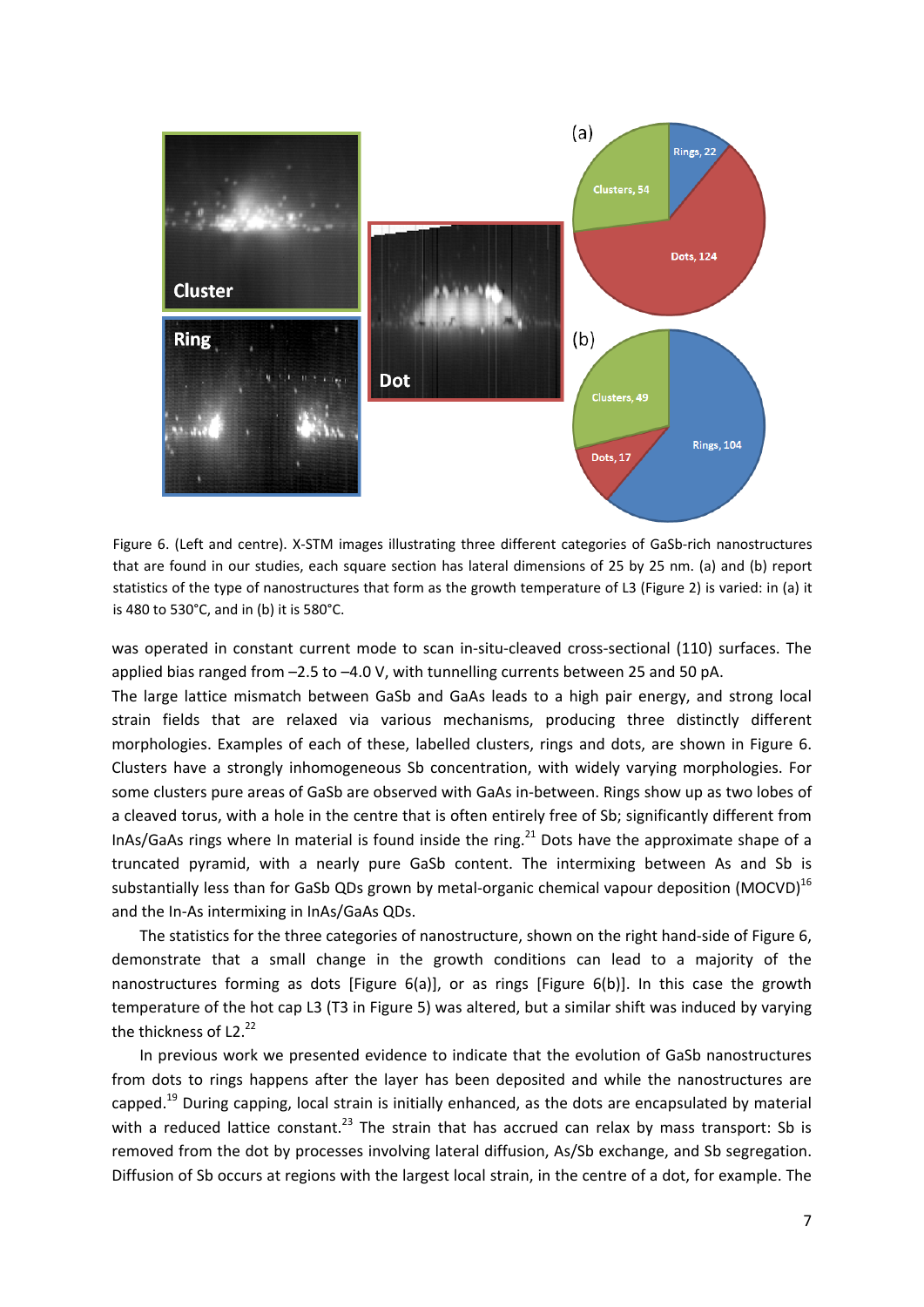instability arises at the position where the equilibrium of the interfacial surface tensions between the substrate, the dot, and the cap layer are disturbed. As/Sb exchange and Sb diffusion empty those regions of Sb, leading to rings with very little intermixing. It is apparent that rings form during the capping process, when there is sufficient energy available to enable mass transport. Their formation is favoured in the presence of a large strain field, with smaller uncapped QDs remaining as dots, often decorated with threading dislocations or evolving into clusters during the capping process.<sup>22</sup>

**6.** Electrical properties

To directly probe the confinement potential that the GaSb nanostructures present to holes, they were incorporated into device structures [Figure 7(a)] to facilitate deep-level transient spectroscopy (DLTS) studies.<sup>24,25,26</sup> The GaSb-based layers incorporated into these structures were grown either under conditions that favoured dot formation (in order to facilitate comparison with theory), or with a sub‐critical thickness of GaSb (L1 from Figure 5 was 0.9 MLs), to leave just a wetting layer (WL) in the active area as a control. A conventional DLTS graph from a sample containing predominantly dots and one containing just a WL is shown in Figure 7(b). To acquire these traces  $V_{\text{pulse}}$  was set to 0 V and *V*<sup>r</sup> to 3 V, so as to ensure the potential is completely filled and emptied during the process. The peak at ~280 K is a consequence of the discharging of all holes from the QDs during the measurement. This trace was taken with a *τ<sub>ref</sub>* of 80 ms and the peak corresponds to an activation energy of 520 meV with an apparent capture cross-section of  $\sigma_{\infty}$  = 7x10<sup>-16</sup> cm<sup>2</sup>. In contrast, the WL does not show any feature throughout the full temperature range, which indicates that the confinement in the WL is not sufficient to be resolved in the measurement.



Figure 7. (a) An illustration of the sample structure which was grown for devices fabricated for deeplevel transient spectroscopy (DLTS) measurements of either quantum dots (QDs) or the wetting layer (WL). The diameter of the mesa is 400 µm. (b) Conventional DLTS spectrum for a sample containing QDs (black) compared to a sample containing just a WL (red). (c) Activation energies ( $E_A$ ) plotted as a function of measurement bias, before (blue) and after (red) compensating for the presence of the Al<sub>0.1</sub>Ga<sub>0.9</sub>As barrier in the device. (d) The apparent capture cross-section,  $\sigma_{\infty}$ , corresponding to each activation energy.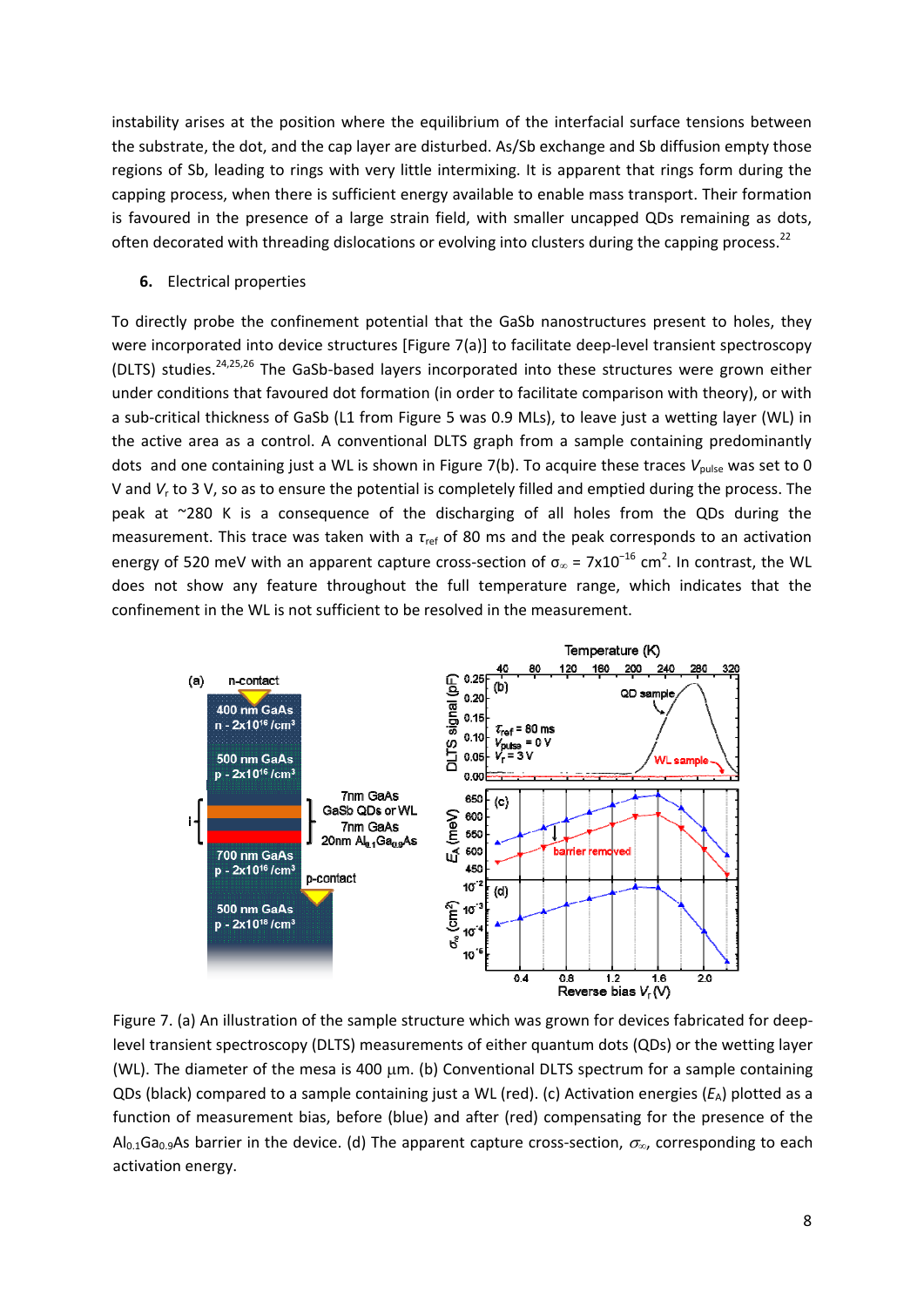To make charge-selective<sup>16,17</sup> DLTS measurements of QDs, the measurement bias *Vr* is set to different voltages in 0.2 V steps while setting the charging pulse voltage to  $V_{pulse} = V_r - 0.2$  V, so as to induce, on average, the capture or release of just one hole per QD during the pulse. This way the electronic structure of the QD ensemble can be probed, starting with the higher hole levels and proceeding to the deeper hole levels down to the ground state. A consequence of ensemble broadening and many‐particle effects are multi‐exponential decay transients, and these were analysed using the double-boxcar method.<sup>27</sup> The work cycle was then repeated for different temperatures, resulting in a temperature‐dependent curve, with maxima at temperatures where the emission time constant coincides with the reference time constant *τ<sub>ref</sub>* of the boxcar window. Tunnelling processes are negligible in this voltage range and the holes trapped in the potential are emitted only due to thermal excitation.<sup>28</sup> An Arrhenius plot of the DLTS peaks for different reference time constants is used to obtain the activation energies for different charging states of the dots. This is plotted as a function of measurement bias *Vr* in blue in Figure 7(c) alongside its apparent capture cross-section, in Figure 7(d). The device structure, shown in Figure 7(a), contains an Al<sub>0.1</sub>Ga<sub>0.9</sub>As barrier that is expected to contribute 54 meV to the measured confinement energies;<sup>29</sup> the red trace in Figure 7(c) compensates for this.

In Figure 7(c), (d), as the reverse bias exceeds 1.6 V, the activation energies and the apparent capture cross sections begin to decrease. This effect is attributed to emission processes from unwanted potentials, such as defect states, or states related to the growth of the dots (perhaps clusters, as shown in Figure 6, or relaxed dots), but not to the emission of holes from the dots themselves. This interpretation is supported by the range in which the apparent capture crosssection for the ground state of dots is typically found ( $\sigma_{\infty}$  = 10<sup>-13</sup> cm<sup>2</sup> to 10<sup>-12</sup> cm<sup>2</sup>).

The localisation energy, i.e. the activation energy of the ground state, of the dot ensemble measured by charge-selective DLTS here was  $\sim 600$  meV.<sup>30</sup> this is much larger than previously reported, $^{17}$  confirming the growth of nearly pure GaSb nanostructures.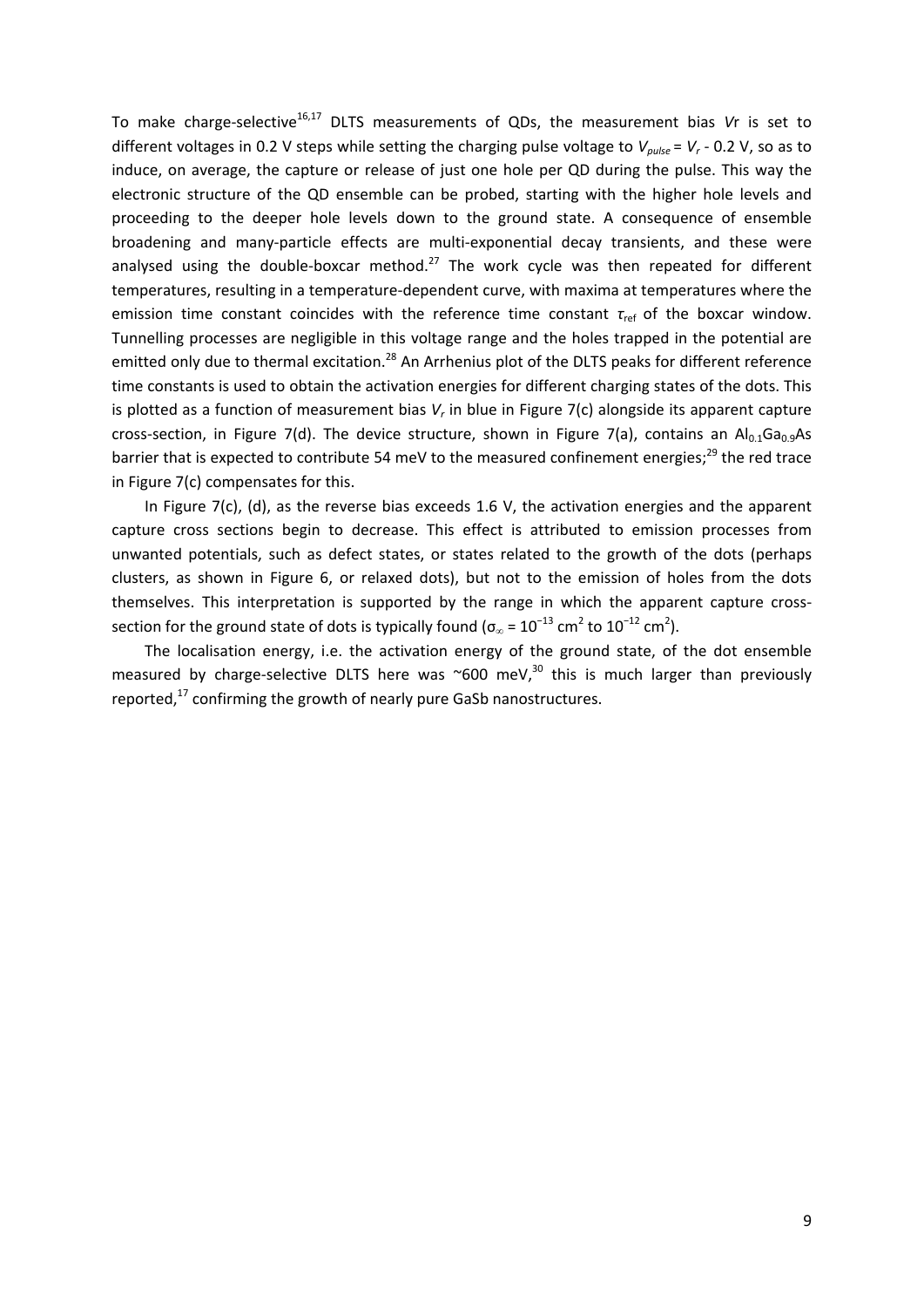# **7. Optical properties**

For optical studies a simple structure was grown;<sup>31</sup> comprising a single layer of GaSb quantum rings, capped with 250 nm of GaAs. Optical measurements were performed at 1.4 K by placing the sample in a <sup>4</sup>He cryostat. A stabilised 532-nm continuous-wave laser optically pumped the GaAs via an optical fibre, and a second fibre collected the emitted photoluminescence (PL) from the quantum ring ensemble and passed it into a grating spectrometer. The excitation spot size on the sample was  $\gamma$ 2 mm and the laser power was varied from 2  $\mu$ W to 500 mW. A typical spectrum showing emission from the ring ensemble, wetting layer and bulk GaAs is shown in Figure 8(a). Emission from the nanostructures is strong when compared to other emitters in the sample, indicating that the rings have good optical properties, and the peak emission energy of the rings is below 1 eV, illustrating the strong confinement potential for this material system. The localisation energy of the electron in the ring system is thought to be small, and therefore the separation between the GaAs bulk peaks and the rings' peak can be used to estimate the hole localisation energy in this system: for example, for the sub‐peak at 1340 nm labelled as 2H in Figure 8(b) and (c) we obtain 610 meV, which is comparable with hole localisation energy obtained from the DLTS measurements of the QDs.

Clear oscillations in the emission from the quantum rings can be seen in Figure 8(a). These were analysed by fitting a series of fixed‐width Gaussian sub‐peaks to the measured spectrum, as shown in Figure 8(b). Next, the excitation power was varied over >5 orders of magnitude, as shown in Figure 8(c), and the fit was successful in closely matching the experimental data throughout this power-range. As the laser power is increased the centre of mass (COM) of the emission from the



Figure 8. Photoluminescence (PL) from a layer of quantum rings taken at low temperature (1.4 K). (a) A spectrum taken with a wide wavelength range, showing emission peaks from the rings, the wetting layer and the GaAs substrate. (b) Ring peak only, a fit to the data is performed by modelling the substructure as a series of fixed‐width Gaussian peaks. (c) Power dependence of the ring peak. In (d) the area of peaks from the fit in (b) are normalised, offset and plotted as a function of laser power. In (b) to (d) 2H and 8H refer to occupancies of 2 and 8 holes respectively.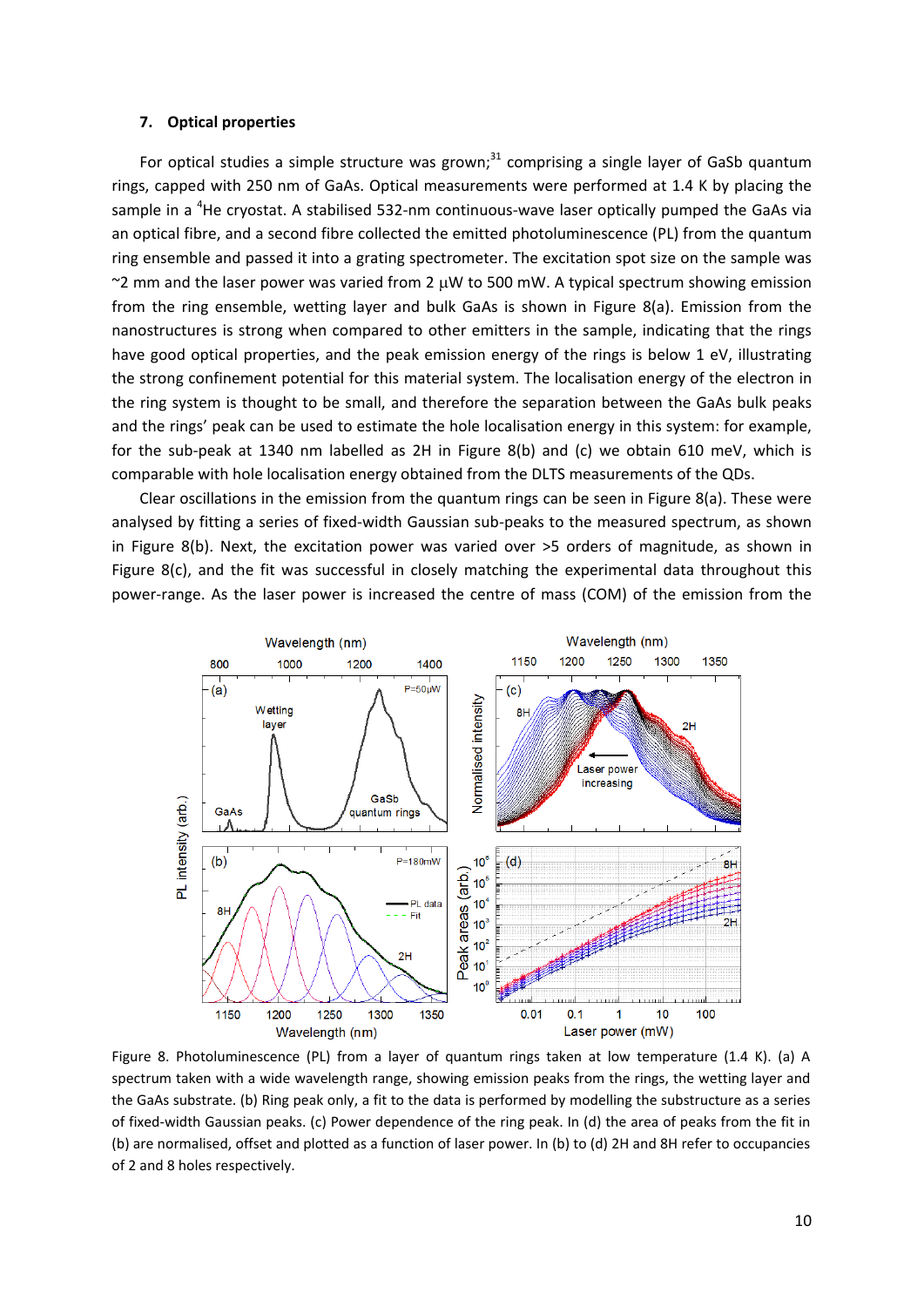rings blue-shifts with increasing pump intensity; by more than 50 meV over powers probed here. An excitation-power-induced blueshift is a feature that has been reported in numerous different quantum-confining type-II systems. A bending of the band-structure<sup>32</sup> at the interface between the different carrier types, and capacitive charging by the strongly confined carriers (in this case the holes) have both been suggested as contributing to this shift. In QDs the latter plays a much greater role than the former.<sup>33,34</sup>

We consider several potential causes of the sub-peaks measured in PL:

- i. Occupation of excited quantum-confined states<sup>35</sup> in the rings due to state filling. If this were the case then increasingly super-linear behaviour of the peak intensity with power would be expected with increasing energy: The higher-energy states would become rapidly occupied at increasing excitation power. This is not observed. Figure 8(d) plots the normalised, offset, integrated‐areas under each of the sub‐peaks as a function of power. The dependence of all peaks is remarkably linear, with the lower energy states only beginning to saturate at high powers. Furthermore, occupation of high‐energy (high‐degeneracy) quantum‐confined levels by state filling would require unfeasibly large numbers of confined holes.
- ii. Monolayer fluctuations<sup>36</sup> in one dimension of the size of rings, e.g. their heights. This can be excluded on 3 counts. Firstly, if it were the case the structures with the smallest physical size, i.e. largest emission energy, should saturate with increasing pump intensity first. The reverse of this behaviour is seen in Figure 8(d). Secondly, the separation between peaks is almost invariant

(21% variation), whereas we would expect it to rapidly increase with decreasing monolayer thickness. For example, for the quantum wires studied in Ref 36 the energy separation between adjacent PL peaks due to monolayer fluctuations changes by a factor of 8. Finally, in contrast to the ribbon‐like geometry of the quantum wires, the morphology of the rings (Figures 5 and 6) is not really compatible with a well‐defined change in size by 1 ML.

- iii. Fabry‐Pérot cavity modes. Though it is not readily visible in Figure 8(c), the sub‐peak positions display a clear energy dependence as the pump power is increased, and a similar shift is recorded when a magnetic field is introduced in the Faraday geometry. Optical cavity modes could not account for either of these two effects. Also there is no sign of intensity modulation in the WL PL.
- iv. Discrete hole charging. A similar, but charge‐asymmetrical, version of (i). As the



Figure 9: Calculations illustrating the effect on the hole localisation energy of changing the quantum dot size (constant aspect ratio, lower panel), and its aspect ratio at constant volume (upper panel). In both cases two lines are shown, the uppermost corresponding to a dot composed of 100% GaSb, and the lower  $GaSb_{0.5}As_{0.5}$ . The highlighted points have the same parameters in the top and bottom graphs.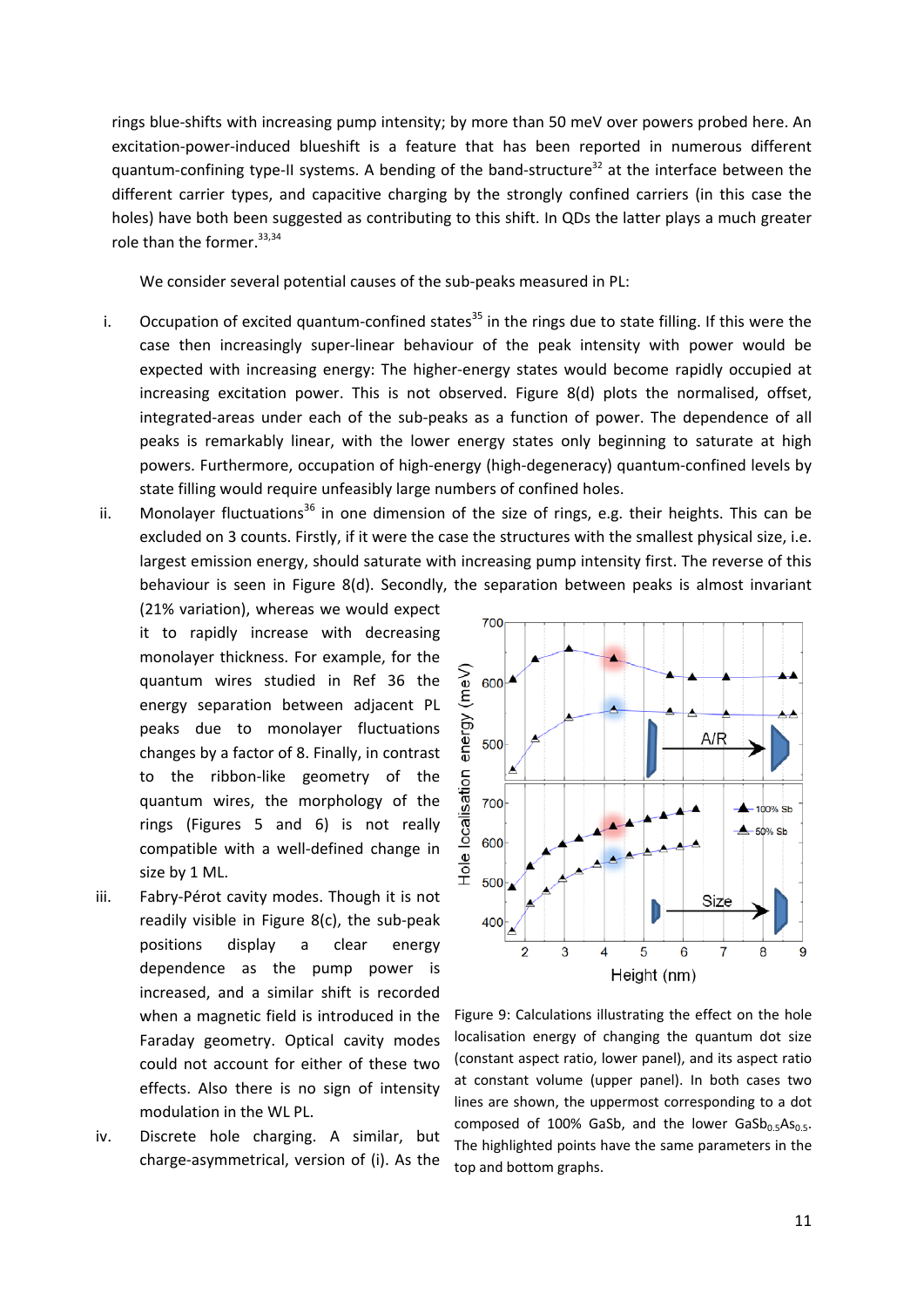laser power increases the rings fill with holes, but the weak confining potential for electrons prevents further capture of electrons. The emission remains dominated by ground‐state recombination, and the increased hole‐hole Coulomb charging energy explains the separation between the sub‐peaks. A simulation of this effect was probed in Ref 33, though the magnitude of their result was somewhat weaker. Their theoretical study focused on much larger, more dilute GaSbAs nanostructures with a correspondingly smaller charging energy than the ~24 meV peak separation we observe. Indeed, a charging energy of 13 meV was reported in Ref 17 for GaAsSb QDs, which are again more dilute and with a larger volume. Accepting this interpretation of the data, it is now possible to label the sub-peaks with the hole occupancy, $31$  as indicated in Figure 8(b)‐(d).

The capacitive charging energy determines the amount of charge that can be stored in the dot or ring, $37$  so its determination, even by optical methods, is of clear relevance to memories. A capacitive charging energy of 24 meV is uncomfortably high for a charge‐based memory: when 10 holes are stored the escape time for one of them will be, on average, about 4 orders of magnitude faster than with single hole occupancy. Indeed the filling up of the rings with holes and its effect on the localisation energy is very graphically illustrated in the PL data of Figure 8(c) and (d).

# **8. Calculations**

To shed light on the relation between the directly-measured morphology of the nanostructures studied in this work and experimental measurements of their confinement, electronic structure modelling was carried out with varying size, shape, and composition of the QDs. Initial parameters were derived directly from X-STM measurements, taking into account the actual morphology and the resulting strain, including the piezoelectric fields, by using a 3D implementation of eight‐band k∙p envelope function theory, as outlined in Ref. 38. The hole localisation energy is shown as a function of size and aspect ratio for QDs with 100% and 50% GaSb content in Figure 9.

To investigate the influence of the QD height on the localisation energy the QD height was varied between 1.4 and 6.3 nm in our calculations, while keeping the QD shape constant with a height-width aspect ratio of 0.2 (Figure 9, lower panel). In this large range the confinement energy of the pure GaSb dot increases from ~490 meV to ~690 meV with increasing size. The result for GaSb<sub>0.5</sub>As<sub>0.5</sub> dots is diminished by roughly 100 meV. This result can be understood in terms of simple quantum confinement, and the smaller valence band offset as the Sb content is reduced.

The capability of X-STM to determine the QD shape is hampered by the random position of the cleave‐plane within the quantum dot, which tends to lead to a systematic overestimation of the vertical aspect ratio for truncated pyramidal‐shaped QDs as presented in this work. Hence, the aspect ratio of the quantum dot width and height was varied between 0.05 and 0.42, as shown in the upper panel of Figure 9. The volume was kept constant in these calculations to eliminate size quantisation effects. The results show that the hole localisation energy exhibits only a moderate variation between 600-660 meV for GaSb dots, and 450-550 meV for  $GaSb_{0.5}As_{0.5}$  dots respectively. The increase of hole localization with decreasing height (from 6 to 3 nm height) for GaSb dots is counterintuitive, and is a result of the redistribution of strain from being predominantly hydrostatic for tall dots, to biaxial for flat structures. For dots with heights less than 3 nm, the height quantisation dominates, leading to a decrease of localisation energy. This effect is more pronounced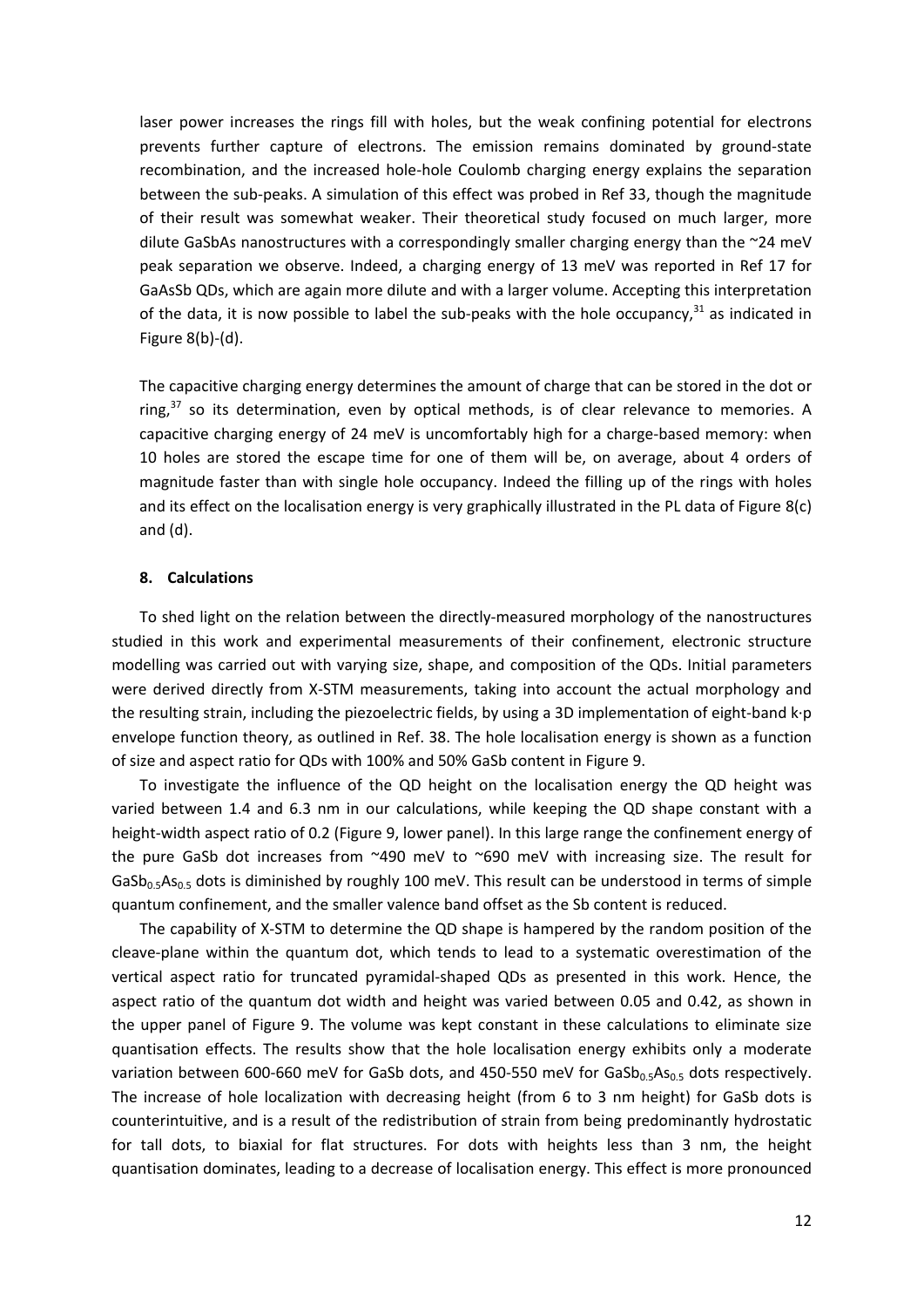for the GaSb<sub>0.5</sub>As<sub>0.5</sub> structures because the overall strain is small, as the lattice-mismatch is only half of that for GaSb dots.

#### **9. Discussion**

The primary result of this work is a procedure to grow high-quality, near-pure GaSb nanostructures by MBE that provide hole‐localisation energies that are very close to their theoretical maximum. Direct electrical (DLTS) measurements of dots are in good agreement with calculations based on structural measurements, confirming the localisation energy as ~600meV, while optical (PL) experiments on rings infer a very similar number. Taking into account the capture cross‐section this gives a room temperature charge storage time of the order of 0.2 ms. This is the longest storage time for any of the QD systems studied to date (Fig. 4) in the absence of Al barriers, and is about  $1000 \times$  longer than the previous result for GaAs $_{0.4}$ Sb $_{0.6}$  QDs grown by MOCVD. This clearly demonstrates the benefit of the growth of GaSb QD/QRs by MBE. Given that the nanostructures we have studied here are pure GaSb, and that the localisation energy is largely determined by the valence band offset and smallest dimension, i.e. the height, further optimisation of their size, shape and composition will provide little improvement in this value. The addition of AlAs barriers is expected to increase the storage time to around 20 years (see Figure 4), meaning that the previous prediction of  $10^6$  years was somewhat optimistic. This overestimate is a direct result of the commonly‐used value for the GaSb/GaAs band offset being too large; instead the value proposed by Wei and Zunger<sup>39</sup> should be used. A consequence of this is that GaSb/Al<sub>x</sub>Ga<sub>1-x</sub>As nanostructures are unable to match the requirements for a non‐volatile memory.

The storage time in GaSb/AlGaAs is, however, more than sufficient for a RAM. As discussed in section 2, RAM based on QD memory would have the considerable advantages of non-destructive read and semi-volatility. The extent of semi-volatility that can be achieved will be a compromise between the conflicting requirements of long storage time and fast erase, and will need to be the subject of further research. Using the rule-of-thumb of an order of magnitude improvement in storage time for every 50 meV of additional localisation energy, achieving a single bit storage time of about a minute would require  $Al_{0.4}Ga_{0.6}As$  barriers, which is a much lower Al content than has already been implemented in a functioning (low-temperature) QD memory cell in the InAs system.<sup>11</sup> Creative design of tunnelling barriers that exploit the extreme flexibility for band engineering in III‐Vs may also allow the breaking of the relationship between storage time and erase time, leading to fast memories with storage times in the region of hours or days. Achieving this would be a significant breakthrough. Note that the work presented here has only addressed the fundamental question of charge storage in GaSb nanostructures, a working GaSb/GaAs memory cell, i.e. with a channel to read out the QD/QR has yet to be developed.

Next we turn to the question of rings versus dots. The optical properties of GaSb QRs are significantly improved compared to those of GaSb QDs: the rings provide a degree of electron localisation in the GaAs at their centre, $31$  which acts to improve the oscillator strength while still keeping the type-II band alignment. This makes GaSb/GaAs QRs very attractive for optical applications such as telecoms-wavelength lasers and QIP, but is less relevant for memories. Of greater significance for the latter application is that the formation of QRs relaxes the strain, thereby allowing dislocation‐free growth. Indeed, the growth of defect‐free 10‐fold stacks of GaSb/GaAs QRs has recently been demonstrated.<sup>40</sup> The disadvantage of QRs (compared to QDs) is that the reduction in volume due to their geometry increases the capacitive charging energy, and hence the amount of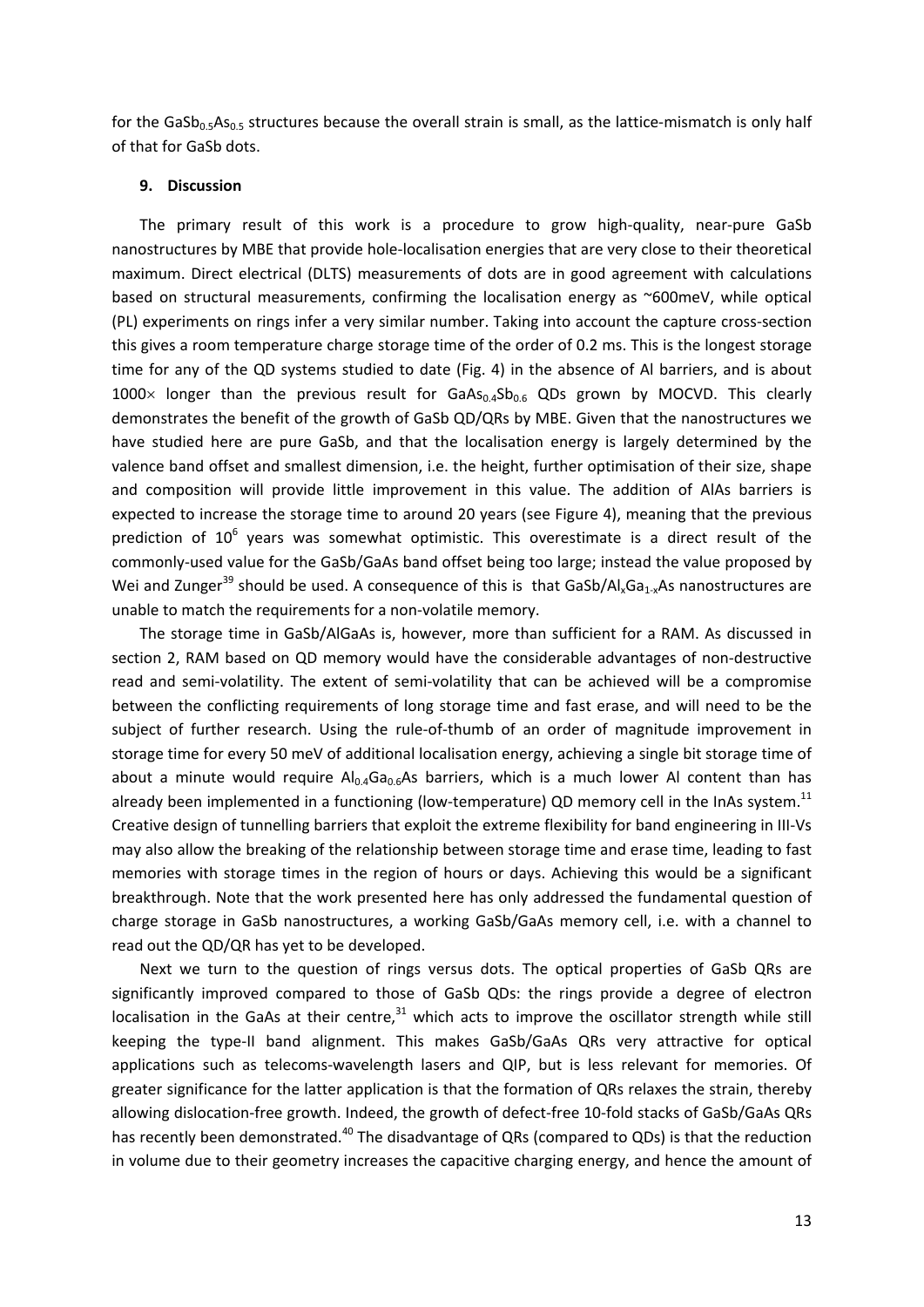charge that can be stored: here we report a charging energy of 24 meV for MBE‐grown GaSb QRs compared to 13 meV for GaAsSb QDs grown by MOCVD $^{17,41}$ . However, given that we are now considering GaSb nanostructures as a basis for SV‐RAM, which implies a single bit per cell (programming of multi‐bit cells is slow), it may be that only a few holes need to be stored, in which case capacitive charging energy becomes less important. The answer to this should be clear with the implementation of a working GaSb-QR memory cell, as discussed in the preceding paragraph.

Beyond this, two further significant challenges remain, ordering of QDs and implementation on Si. Fabrication of an entire memory chip on GaAs is conceivable and may also be commercially viable if the inevitable additional cost of such a product offered substantial other advantages, such as semi‐ volatility. Nevertheless, implementation on Si offers lower cost and additional possibilities such as integration of QD memory on a processor chip. The other issue is that QD/QRs grown by the Stranski‐Krastonow method are randomly distributed across the sample surface, which is incompatible with top-down processing. It should be noted that the dimensions of self-assembled QD/QRs are comparable with minimum feature sizes in Si processing, so realistically we need to achieve exactly one QD/QR per memory cell. It possible that both ordering and implementation can be resolved simultaneously using selective area growth (SAG). This is already a very active area of (industrial) research for the implementation of III‐Vs with Si‐CMOS technology.<sup>42</sup>

# **10. Conclusions**

We have presented a comprehensive investigation of the structural, optical and electronic properties of self‐assembled GaSb nanostructures in GaAs grown by molecular beam epitaxy (MBE), with a view to assessing their suitability for charge based memories. MBE growth tends to favour the formation of quantum rings with a remarkably pure GaAs core, but with careful control of the growth conditions it is also possible to grow quantum dots. Structural investigations reveal that for both dots and rings there is very little intermixing, i.e. the nanostructures are nearly pure GaSb. The formation of quantum rings relaxes the strain, allowing the growth of dislocation‐free material and rings also have intrinsically better optical properties. Electrical, optical and theoretical studies all confirm that the ground-state localisation energy for holes is a little over 600 meV, which corresponds to a storage time for a single hole of about 0.2 ms in GaSb/GaAs, and around 20 years in GaSb/AlAs. This is insufficient for non‐volatile memory, but very promising for a RAM. Compared with incumbent Si-based DRAM technology GaSb-based RAM would have the dual advantages of non‐destructive read and semi‐volatility, making it clearly deserving of further research.

## **11. Acknowledgements**

The authors are indebted to T. Mikolajick (NaMLab, TU Dresden) and M. van Duuren (NXP) for illuminating discussions on memories over several years. The work reported here was primarily supported by the QD2D project (www.QD2D.eu) with a grant from the European Commission in the framework of NanoSci-E+, regionally this was managed by the EPSRC (EP/H006419), FOM and DFG (BI284/30‐1), and the BMBF in the framework of the VIP program HOFUS. R. J. Y. and M.H. would both like to thank the Royal Society for support, as a Research Fellow and through a Brian Mercer Feasibility Award, respectively, and P.H. acknowledges support of QinetiQ (Agreement No: 3000127730). Additional support comes from DFG Contract No. BI284/29‐1.

<sup>1</sup> D. Bimberg, M. Grundmann, and N. Ledentsov, *Quantum Dot Heterostructures* (Wiley, New York, 1999).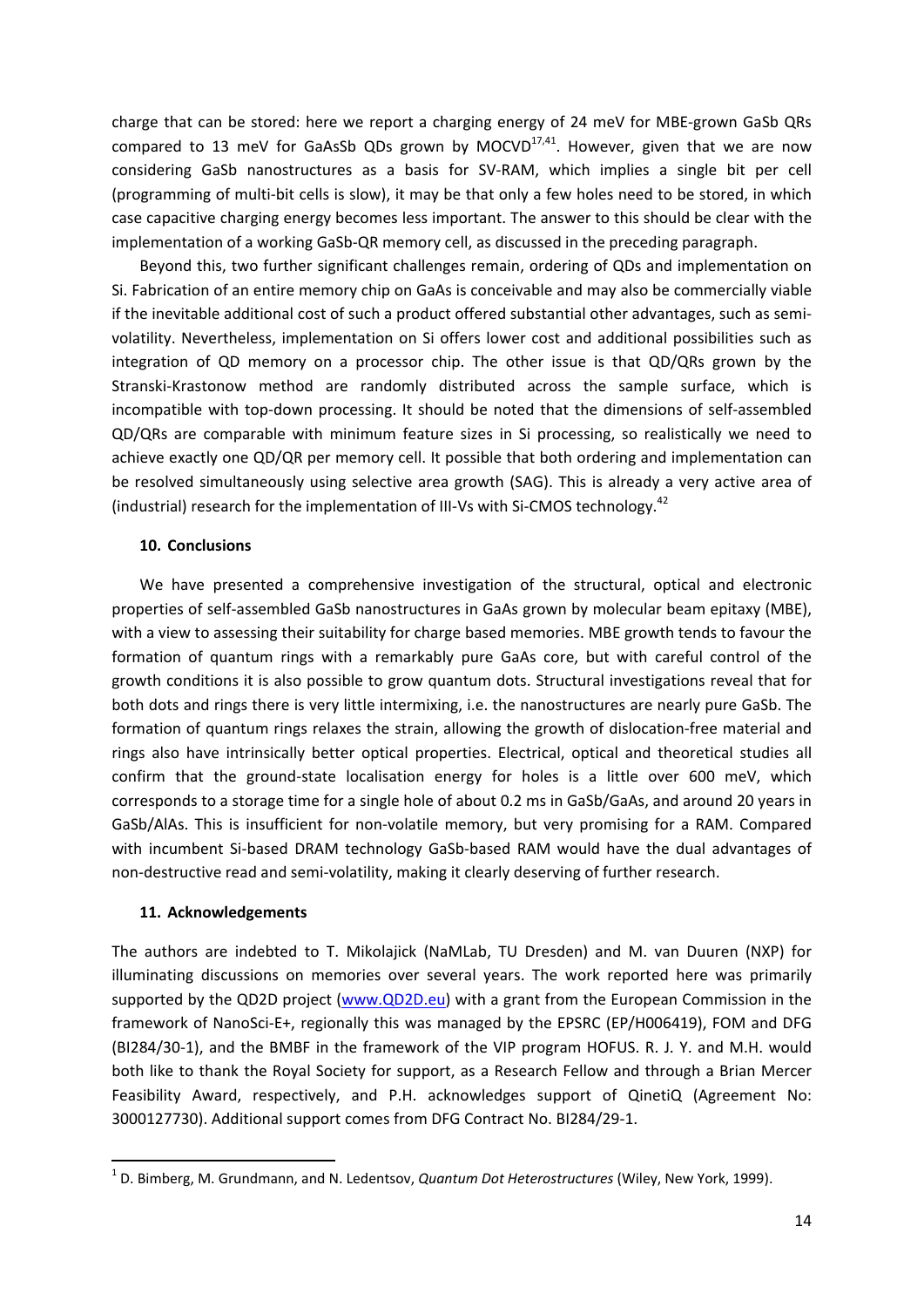<sup>2</sup> A. J. Shields, Nature Photon. 1, 215 (2007)<br><sup>3</sup> Y. Arakawa, and H. Sakaki, Appl. Phys. Lett. **40**, 939 (1982)<br><sup>4</sup> A. Luque and A. Mati, Phys. Rev. Lett. **78**, 5014 (1997).<br><sup>5</sup> J. R. Gell. M. B. Ward, R. J. Young, R. M

A. J. Shields, Appl. Phys. Let. **93**, 081115 (2008)<br><sup>6</sup> A. J. Shields, M. P. O'Sullivan, I. Farrer, D. A. Ritchie, R. A. Hogg, M. L. Leadbeater, C. E. Norman, and M.<br>Pepper, Appl. Phys. Lett. **76**, 3673 (2000)

<sup>7</sup> R. M. Stevenson, A. J. Hudson, R. J. Young, P. Atkinson, K. Cooper, D. A. Ritchie, and A. J. Shields, Optics

Express **15**, 6507 (2007)<br><sup>8</sup> R. J. Young, S. J. Dewhurst, R. M. Stevenson, P. Atkinson, A. J. Bennett, M. B. Ward, K. Cooper, D. A. Ritchie,<br>and A. J. Shields, New J. Phys. **9**, 365 (2007)

<sup>9</sup> M. Hayne, J. Maes, S. Bersier, V. V. Moshchalkov, A. Schliwa, L. Müller-Kirsch, C. Kapteyn, R. Heitz, and D.<br>Bimberg, Appl. Phys. Lett. **82**, 4355 (2003).

<sup>10</sup> A. Marent, M. Geller, and D. Bimberg, Microelectr. J. **40**, 492 (2009)<br><sup>11</sup> A. Marent, T. Nowozin, M. Geller, and D. Bimberg, Semicond. Sci. Tech. **26**, 014026 (2011)<br><sup>12</sup> International Technoogy Roadmap for Semicond

 $\frac{\text{http://www.itrs.net/Links/2012ITRS/Home2012.htm}}{13}$ , accessed 26/03/2012.<br>
<sup>13</sup> T. Müller, F.F. Schrey, G. Strasser, K. Unterrainer, APL 83 3572-3574 (2003)<br>
<sup>14</sup> M.Geller, A. Marent, E. Stock, D. Bimberg, V. I. Zubkov, I. S. Shulgunova, (2006)

<sup>15</sup> M. Geller, A. Marent, T. Nowozin, D. Bimberg, N. Akçay, and N. Öncan, Appl. Phys. Lett. **92**, 092108 (2008)<br><sup>16</sup> A. Marent, M. Geller, A. Schliwa, D. Feise, K. Pötschke, D. Bimberg, N. Akcay, and N. Öncan, Appl. Phys. 91, 242109 (2007)<br><sup>17</sup> M. Geller, C. Kapteyn, L.Müller-Kirsch, R. Heitz, and D. Bimberg, Appl. Phys. Lett. 82, 2706 (2003).<br><sup>18</sup> R. Timm, H. Eisele, A. Lenz, L. Ivanova, G. Balakrishnan, D. L. Huffaker, and M. Dähne, Phys.

<sup>256101</sup> (2008) <sup>19</sup> M. Ahmad Kamarudin, M. Hayne, R. J. Young, Q. D. Zhuang, T. Ben, and S. I. Molina, Phys. Rev. <sup>B</sup> **<sup>83</sup>**, <sup>115311</sup>

(2011).

<sup>20</sup> M. Ahmad Kamarudin, M. Hayne, Q. D. Zhuang, O. Kolosov, T. Nuytten, V. V. Moshchalkov, and F. Dinelli, J.

Phys. D: Appl. Phys. **43**, 065402 (2010).<br><sup>21</sup> P. Offermans, P. M. Koenraad, J. H. Wolter, D. Granados, J. M. Garcı´a, V. M. Fomin, V. N. Gladilin, and J. T.<br>Devreese. Appl. Phys. Lett. **87**. 131902 (2005)

<sup>22</sup> E. P. Smakman, J. K. Garleff, R. J. Young, M. Hayne, P. Rambabu, and P. M. Koenraad, Appl. Phys. Lett. **100**,

142116 (2012)<br><sup>23</sup> R. Blossey and A. Lorke, Phys. Rev. E **65**, 021603 (2002)<br><sup>24</sup> D. V. Lang, J. Appl. Phys. **45**, 3023 (1974)<br><sup>25</sup> R. Timm, H. Eisele, A. Lenz, S. K. Becker, J. Grabowski, T. Y. Kim, L. Müller-Kirsch, K. P

<sup>26</sup> R. Magno, B. R. Bennett, and E. R. Glaser, J. Appl. Phys. **88**, 5843 (2000)<br><sup>27</sup> D. S. Day, M. Y. Tsai, B. G. Streetman, and D. V. Lang, J. Appl. Phys. **50**, 5093 (1979)<br><sup>28</sup> T. Nowozin, A. Marent, M. Geller, D. Bimb

Young, and M. Hayne, Phys. Rev. B 86, 035305 (2012)<br><sup>31</sup> R. J. Young, E. P. Smakman, A. M. Sanchez, P. Hodgson, P. M. Koenraad, and M. Hayne, Appl. Phys. Lett. 100,

082104 (2012)<br><sup>32</sup> N. N. Ledentsov, J. Böhrer, M. Beer, F. Heinrichsdorff, M. Grundmann, D. Bimberg, S. V. Ivanov, B. Ya.

Meltser, S. V. Shaposhnikov, I. N. Yassievich, N. N. Faleev, P. S. Kop'ev, Z. I. Alferov, Phys. Rev. B **52**, 14058 (1995)

<sup>33</sup> K. Gradkowski, T. J. Ochalski, D. P. Williams, S. B. Healy, J. Tatebayashi, G. Balakrishnan, E. P. O'Reilly, G.

Huyet, and D. L. Huffaker, Phys. Status Solidi B 246, 752 (2009)<br><sup>34</sup> P. D. Hodgson, R. J. Young, M. Ahmad Kamarudin, P. J. Carrington, A. Krier, Q. D. Zhuang, E. P. Smakman, P.<br>M. Koenraad and M. Hayne, to be published.

<sup>35</sup> K. Gradkowski, N. Pavarelli, T. J. Ochalski, D. P. Williams, J. Tatebayashi, G. Huyet, E. P. O'Reilly, and D. L. Huffaker, Appl. Phys. Lett. **95**, 061102 (2009)